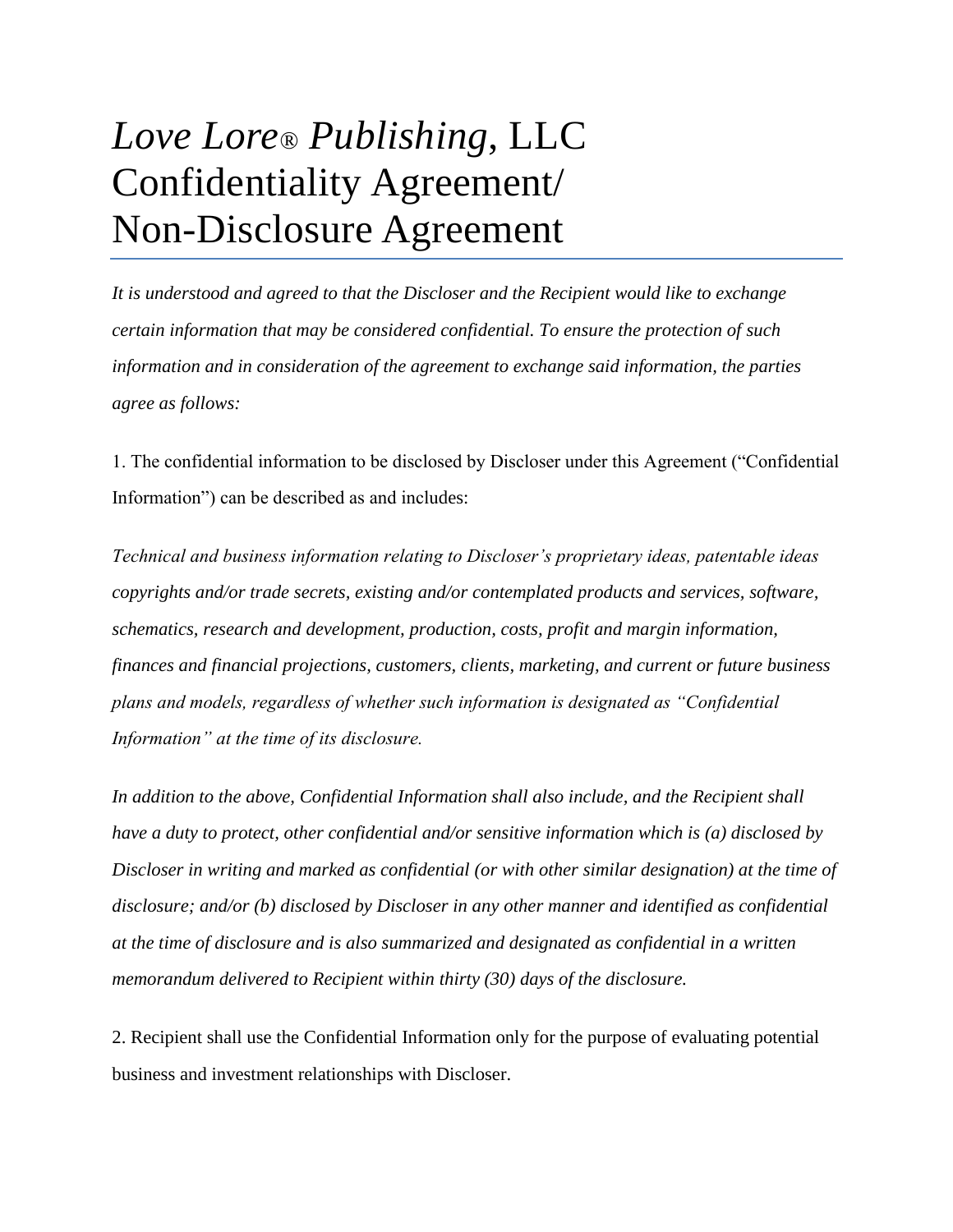3. Recipient shall limit disclosure of Confidential Information within its own organization to its directors, officers, partners, members and/or employees having a need to know and shall not disclose Confidential Information to any third party (whether an individual, corporation, or other entity) without the prior written consent of Discloser. Recipient shall have satisfied its obligations under this paragraph if it takes affirmative measures to ensure compliance with these confidentiality obligations by its employees, agents, consultants and others who are permitted access to or use of the Confidential Information.

4. This Agreement imposes no obligation upon Recipient with respect to any Confidential Information (a) that was in Recipient's possession before receipt from Discloser; (b) is or becomes a matter of public knowledge through no fault of Recipient; (c) is rightfully received by Recipient from a third party not owing a duty of confidentiality to the Discloser; (d) is disclosed without a duty of confidentiality to a third party by, or with the authorization of, Discloser; or (e) is independently developed by Recipient.

5. Discloser warrants that he/she has the right to make the disclosures under this Agreement.

6. This Agreement shall not be construed as creating, conveying, transferring, granting or conferring upon the Recipient any rights, license or authority in or to the information exchanged, except the limited right to use Confidential Information specified in paragraph 2. Furthermore and specifically, no license or conveyance of any intellectual property rights is granted or implied by this Agreement.

7. Neither party has an obligation under this Agreement to purchase any service, goods, or intangibles from the other party. Discloser may, at its sole discretion, using its own information, offer such products and/or services for sale and modify them or discontinue sale at any time. Furthermore, both parties acknowledge and agree that the exchange of information under this Agreement shall not commit or bind either party to any present or future contractual relationship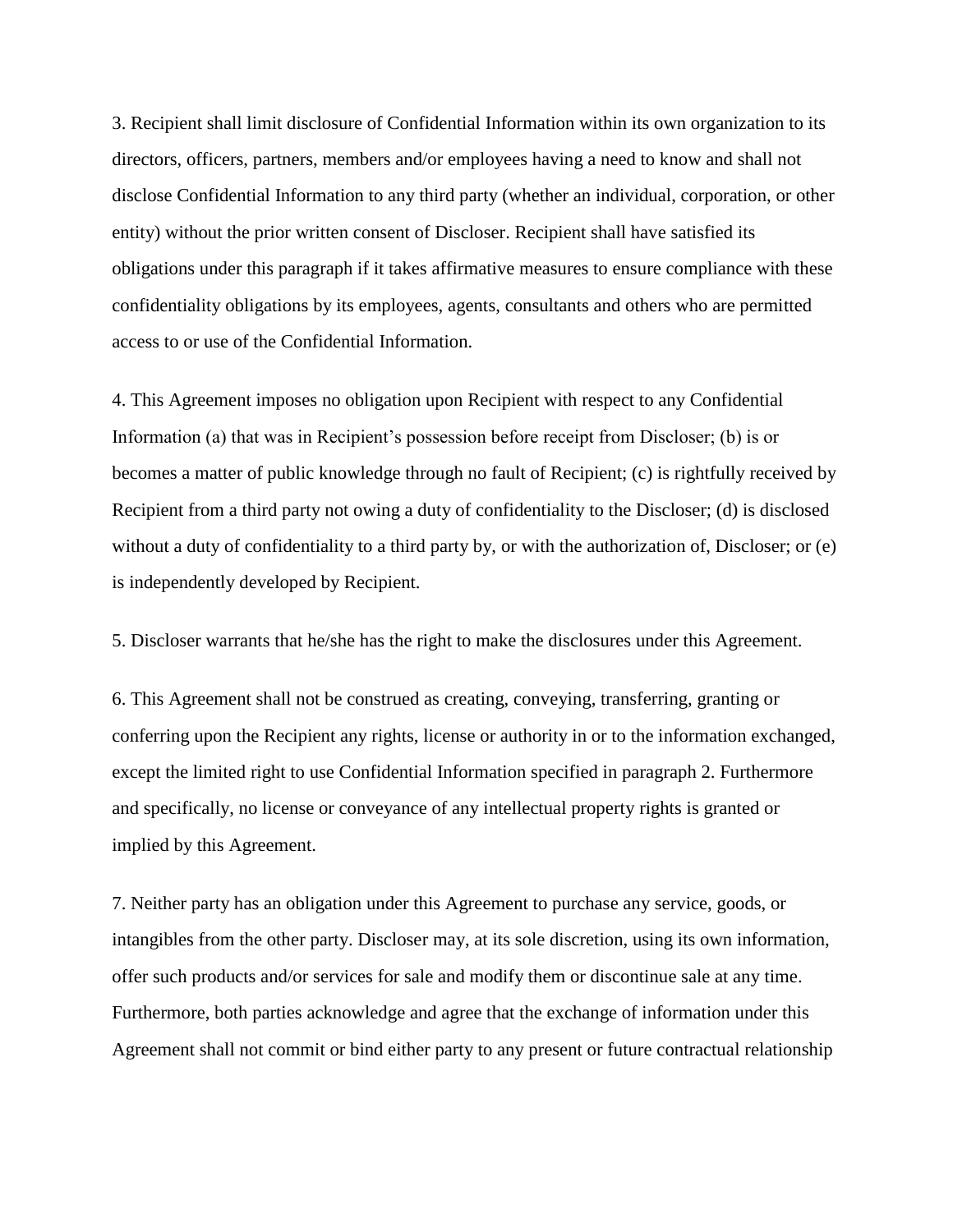(except as specifically stated herein), nor shall the exchange of information be construed as an inducement to act or not to act in any given manner.

8. Neither party shall be liable to the other in any manner whatsoever for any decisions, obligations, costs or expenses incurred, changes in business practices, plans, organization, products, services, or otherwise, based on either party's decision to use or rely on any information exchanged under this Agreement.

9. If there is a breach or threatened breach of any provision of this Agreement, it is agreed and understood that Discloser shall have no adequate remedy in money or other damages and accordingly shall be entitled to injunctive relief; provided however, no specification in this Agreement of any particular remedy shall be construed as a waiver or prohibition of any other remedies in the event of a breach or threatened breach of this Agreement.

10. This Agreement states the entire agreement between the parties concerning the disclosure of Confidential Information and supersedes any prior agreements, understandings, or representations with respect thereto. Any addition or modification to this Agreement must be made in writing and signed by authorized representatives of both parties. This Agreement is made under and shall be construed according to the laws of the State of \_\_\_\_\_\_\_\_\_\_, U.S.A. In the event that this agreement is breached, any and all disputes must be settled in a court of competent jurisdiction in the State of \_\_\_\_\_\_\_\_\_\_, U.S.A.

11. If any of the provisions of this Agreement are found to be unenforceable, the remainder shall be enforced as fully as possible and the unenforceable provision(s) shall be deemed modified to the limited extent required to permit enforcement of the Agreement as a whole.

*WHEREFORE, the parties acknowledge that they have read and understand this Agreement and voluntarily accept the duties and obligations set forth herein.*